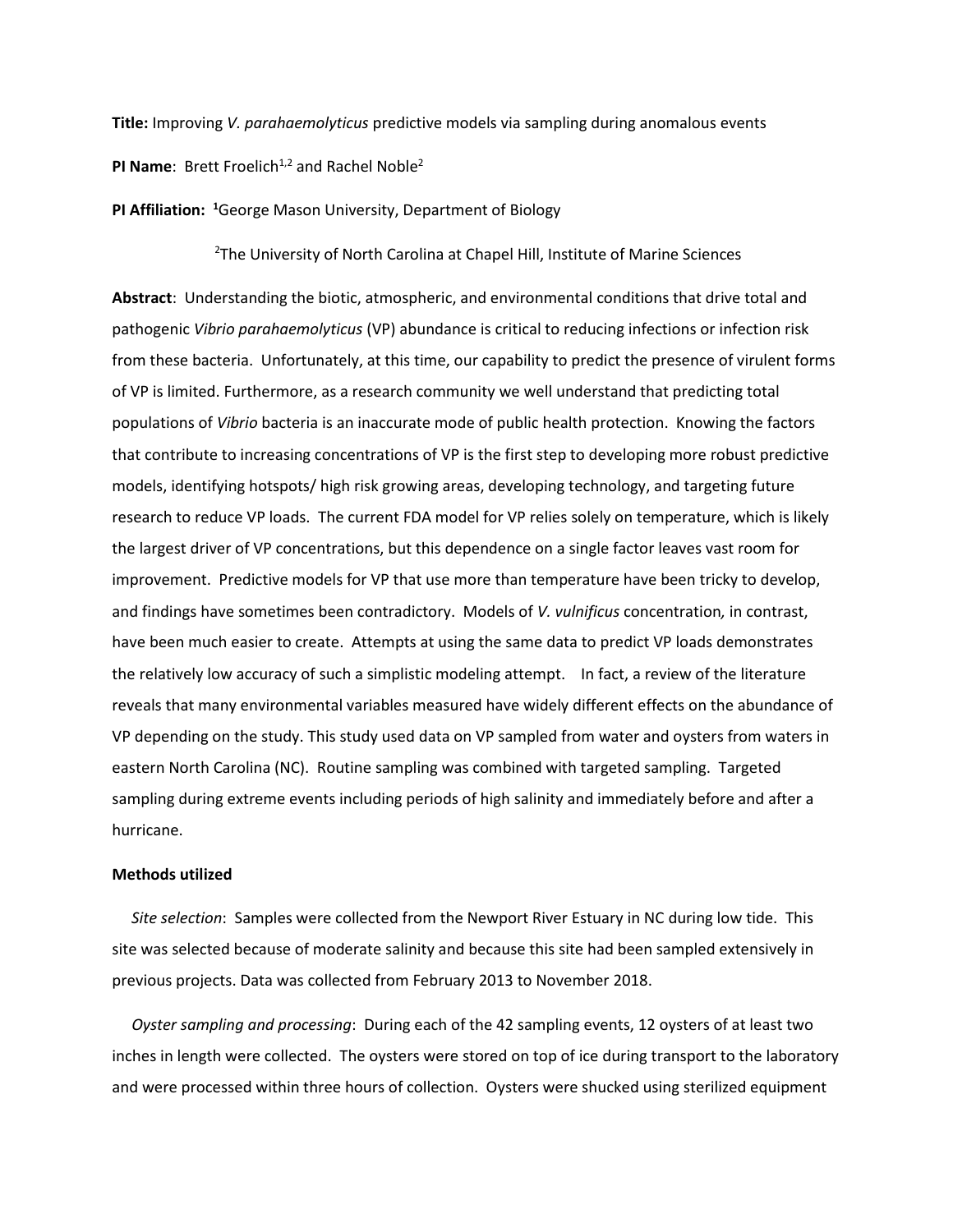and cleaned of excess internal fluids, sediment, and pseudo-feces. The oyster soft tissues were placed together in a blender bag then weighed and diluted with sterile phosphate-buffered saline (PBS) in a 1:1 w:v ratio. The post-diluted weight was measured and the oysters were homogenized in a paddle blender (Fisher Scientific, Waltham, MA) for ten minutes at a rate of 280 rpm. Undiluted oyster homogenate as well as homogenate that was diluted with PBS at a 1:10 ratio was portioned into 100 µL aliquots then plated in the fashion detailed below.

*Water sampling and processing*: Water samples were collected congruently with oyster samples. Water was collected in 1-liter sterilized bottles that were rinsed thrice *in situ* directly adjacent to where the oyster samples were collected. Water samples were transported on ice, with oysters, and processed within three hours of collection. A digital seawater refractometer was used to determine salinity. The content of total suspended solids (TSS) was measured by vacuum filtration of at least 150 mL of sample water through pre-weighed, pre-dried 25 mm wide fiberglass filters. These filters were oven dried for at least one week at 55ºC then re-weighed. Concentrations of *Enterococcus* and *E. coli* were measured using the methods established by IDEXX for their proprietary IDEXX Quanti® -Tray 2000 system (IDEXX Laboratories, Westbrook, ME). 10 mL of sample water was diluted with deionized water in a 1:10 ratio in sterilized 100 mL sealable bottles and media selective for either *Enterococcus* or *E. coli* was added to the solution. The solution and media were thoroughly mixed and poured into the Quanti® -Tray 2000 which is then sealed and incubated for either 18 or 24 hours for *E. coli* and *Enterococcus* respectively. One tray of each *E. coli* and *Enterococcus* was completed for each sampling date and bacterial concentrations were determined using IDEXX's proprietary most probable number algorithm. Meteorological data for the sampling site, including air temperature, rainfall, and wind speed, was gathered from Wunderground (Weather Underground, 2018).

 *Bacterial analysis*: To estimate total *Vibrio spp.* concentrations, oyster homogenate was plated on thiosulfate-citrate-bile salts-sucrose (TCBS) agar. Green and yellow colonies were counted, with the combined count representing total *Vibrio spp.* concentration. CHROMagar proprietary plates were used to assess presumptive counts of *V. parahaemolyticus* and *V. vulnificus* (CHROMagar, Paris, France). Colonies that grew into a rich blue color were presumed to be *V. vulnificus* and colonies that produced a dark purple color were presumed to be *V. parahaemolyticus.* The presumption of each species was due to the possibility of the CAV plates producing false positives and so the colonies were later subjected to molecular identification. Quantification of V. vulnificus and V. parahaemolyticus was performed as described by Froelich et al. (2015) where concentrations in CFU/g obtained from culture data were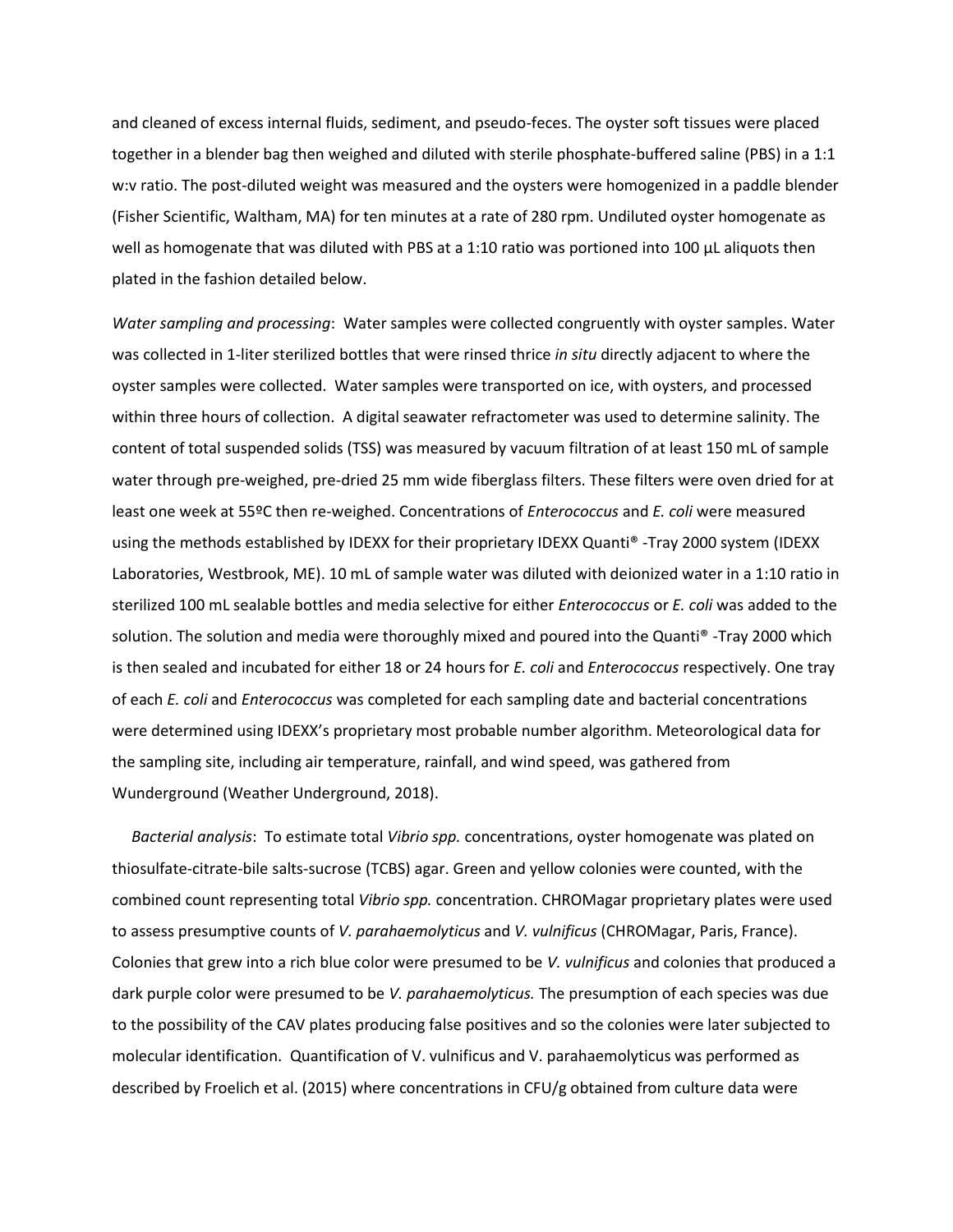multiplied by the percentage of vvhA-positive and toxR-positive (respectively) isolates. The same process was used in quantifying abundance and percent potentially pathogenic V. vulnificus (vcgCpositive) and V. parahaemolyticus (tdh/trh-positive).

| Gene target<br>name | Direction    | Sequence (5'-3')                | <b>Amplicon Size</b><br>(bp) | Source             |  |
|---------------------|--------------|---------------------------------|------------------------------|--------------------|--|
| vvhA1               | F            | TTCCAACTTCAAACCGAACTATGAC       | 205                          | Panicker and Bej   |  |
|                     | $\mathsf{R}$ | ATTCCAGTCGATGCGAATACGTTG        |                              | (11)               |  |
| vvhA2               | F            | CCGGCGGTACAGGTTGGCGC            | 519                          | Hill et al. (12)   |  |
|                     | $\mathsf{R}$ | CGCCACCCACTTTCGGGCC             |                              |                    |  |
| vcgC1               | F            | AAAACTCATTGARCAGTAACGAAA        | 146                          | Warner and Oliver, |  |
|                     | $\mathsf{R}$ | AGCTGGATCTAAKCCCAATGC           |                              | (13)               |  |
| toxR3               | F            | <b>GTCTTCTGACGCAATCGTTG</b>     | 368                          | Kim et al. (14)    |  |
|                     | $\mathsf{R}$ | <b>ATACGAGTGGTTGCTGTCATG</b>    |                              |                    |  |
| tdh1                | F            | GTAAAGGTCTCTGACTTTTGGAC         | 269                          | Bej et al. (15)    |  |
|                     | $\mathsf{R}$ | <b>TGGAATAGAACCTTCATCTTCACC</b> |                              |                    |  |
| trh1                | F            | <b>TTGGCTTCGATATTTTCAGTATCT</b> | 500                          | Bej et al. (15)    |  |
|                     | $\mathsf{R}$ | CATAACAAACATATGCCCATTTCCG       |                              |                    |  |

 Table 1. Primer sequences. All isolates were typed for toxR and vvhA via both conventional PCR and SYBR® Green-PCR. While toxR used the same primer set for both methods, vvhA analysis used two primer sets, due to difficulties in transitioning the conventional vvhA primer set to SYBR® Green-PCR. Isolates were also typed for three other genes (vcgC, tdh, trh) but were only done so via SYBR® Green-PCR

1 Primers were used for SYBR® Green-PCR only

2 Primers were used for conventional PCR only

3 Primers were used for both PCR methods

*DNA extraction*: To genetically identify the bacterial colonies isolates were taken from each colony that was presumed to be either *V. parahaemolyticus* or *V. vulnificus.* up to 10 isolates of blue or purple colonies were taken, unless there were fewer than 5, in which all presumptive isolates were captured. A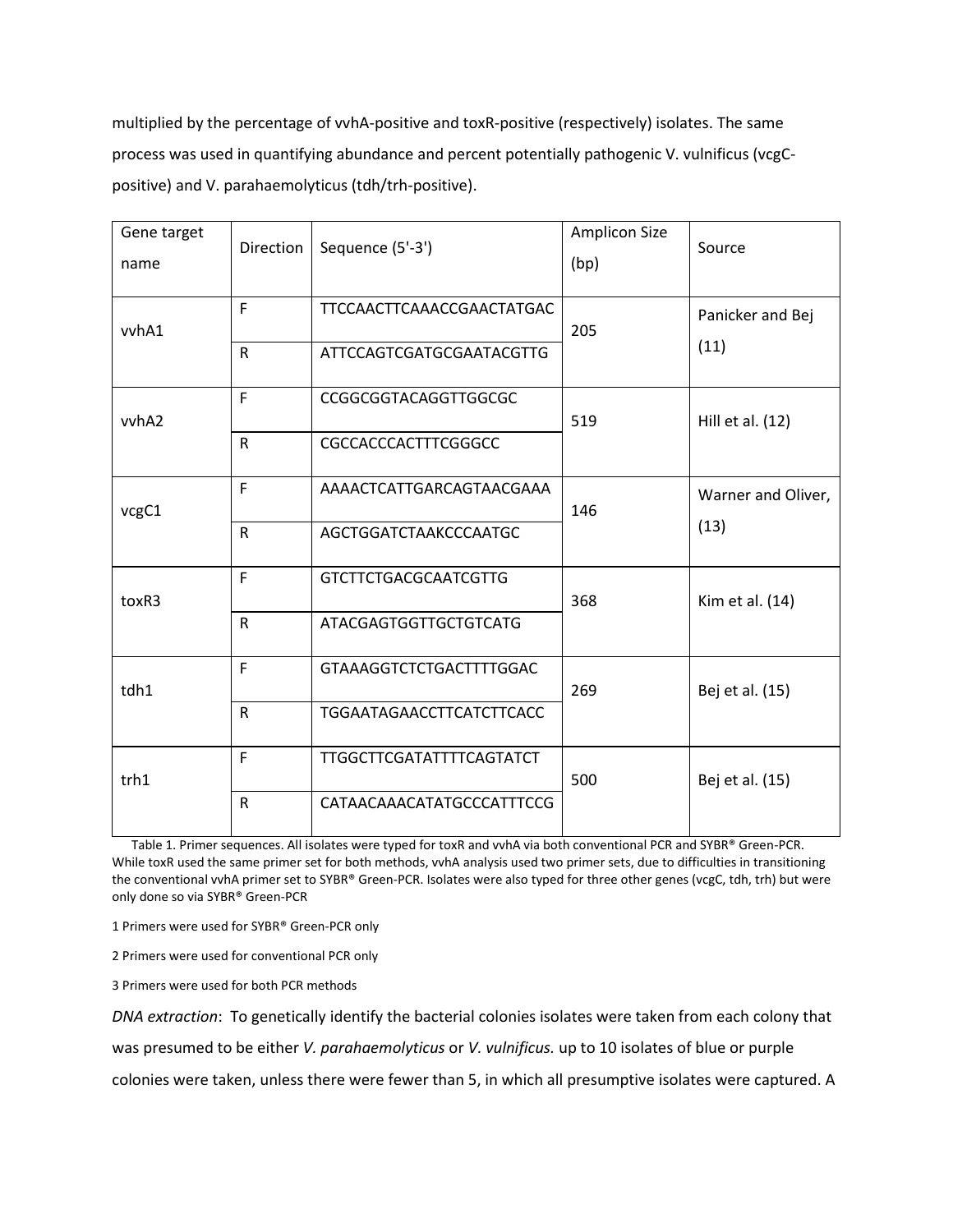sterile pipet tip was used to collect the isolate from the agar and this was transferred to microcentrifuge tubes prefilled with 100µl of sterile ultra-ultrapure water. The microcentrifuge tubes were placed into a heat block at ~100°C for 10 minutes and then centrifuged at 10,000 times gravity for 10 minutes. The isolates were stored in a freezer at -20ºC until they were processed.

 *PCR verification of isolates*: Molecular species identification of both *V. vulnificus* (*vvhA*) and *V. parahaemolyticus* (*toxR*) was performed by conventional PCR on the C1000 Touch™ Thermal Cycler (BioRad, Hercules, CA, US) using GoTaq® Green Master Mix (Promega, Madison, WI, US) with subsequent gel (1.5% agarose) electrophoresis in tris-acetate (TAE) buffer at 140 mAmps for 25 minutes. The resultant bands were visualized via ethidium bromide staining and subsequent exposure to UV light Primers are listed in Table 1. Species identification was also

determined using qPCR. Molecular species identification of both V. vulnificus (vvhA) and V. parahaemolyticus (toxR), and subsequent potentialfor pathogenicity (vgcC for V. vulnificus, and tdh/trh for V. parahaemolyticus) was performed via PCR amplification on the BioRad CFX96™ Real-Time System (BioRad) using the PowerUp™ SYBR® Green Master Mix (ThermoFisher Scientific, Pittsburg, PA). Following SYBR® Green-PCR, a melt curve was generated in order to confirm amplification of only the target amplicon and only those peaks that matched the positive control (see below) were considered positive for the corresponding gene. Primers are listed in Table 1.

 Two positive controls were used for these studies. For V. parahaemolyticus assays, toxR, tdh, and trh, the positive control was the tdh-positive/trh-positive environmental isolate, F11-3A, which is an ST36 pandemic strain (16, 17). The positive control for vvhA and vcgC assays was the septicemia isolated, vcgC-positive strain, MO6 (18). Both positive controls were inoculated from freezer stocks in heart

infusion broth at 37°C overnight, then boiled-lysed for 10 minutes. Extracted controls were stored at - 20°C. A non-template control (NTC) was used for all analyses.

# **Results:**

Pre and post hurricane sampling: In September of 2018 Hurricane Florence made landfall in Eastern North Carolina and brought two-meter-high storm surges and 34 inches of rain to the area in less than a



Figure 1: Total *Vibrio* in oysters from Newport River by sample date. Each line represents one year of the study. The vertical line shows the occurrence of Hurricane Florence.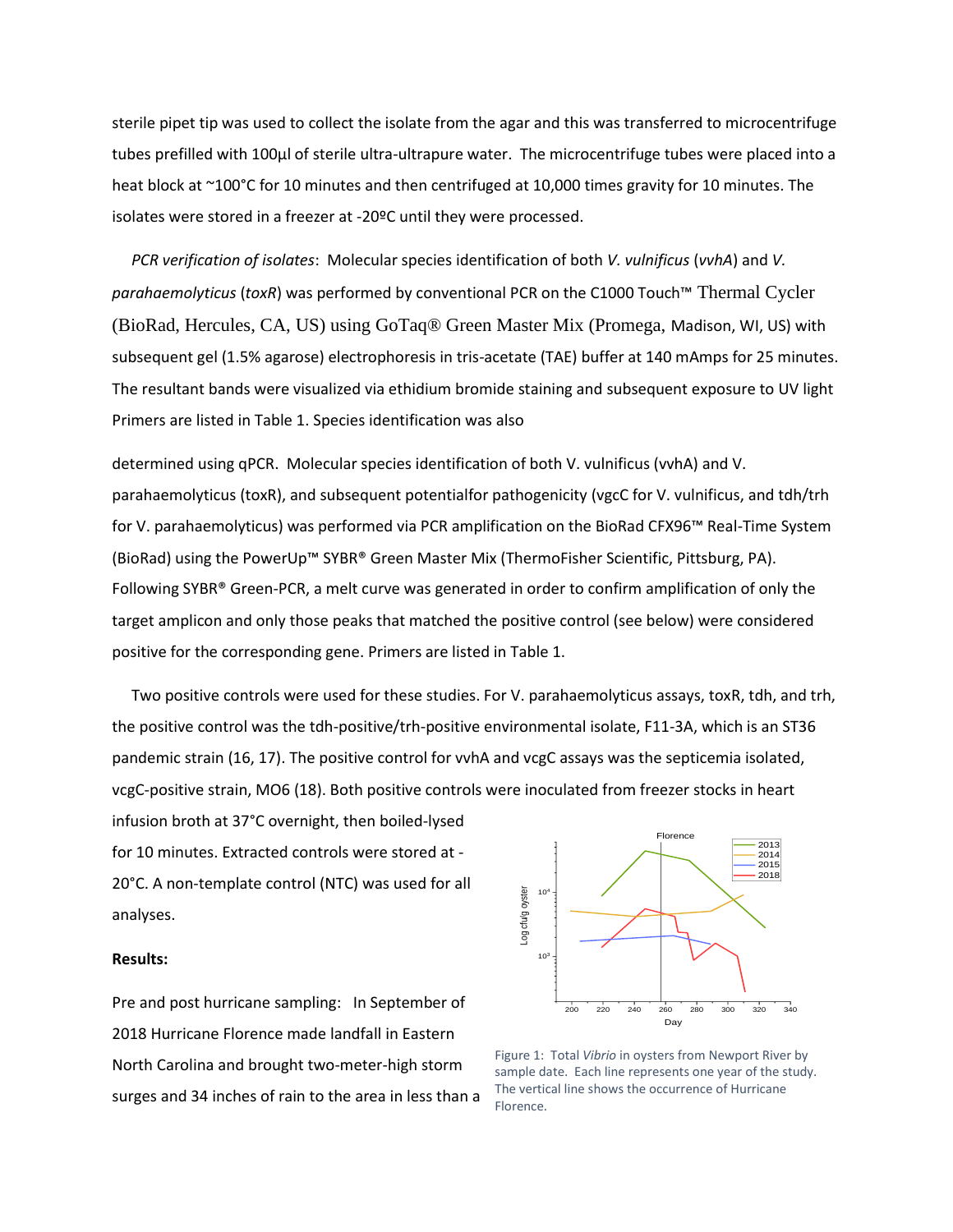week (Pregizer, 2018). Once safe to do so, The Newport River Estuary Site was sampled eight times in two months post-hurricane. These data were compared to the pre-hurricane and baseline sampling that occurred at the site. In 2018, at the Newport River Estuary Site, The total Vibrio concentrations seen in oysters increased up until the occurrence of Hurricane Florence, and decreased rapidly after (Figure 1). This trend was not observed in 2014 or 2015, but a similar trend was seen in 2013, even though there was no major storm that year (Figure 1).



Figure 2: Total *V. vulnificus* in oysters from Newport River by sample date. Each line represents one year of the study. The vertical line shows the occurrence of Hurricane Florence.

There was a spike in the concentrations of V. vulnificus and V. parahaemolyticus after Hurricane Florence (Figures 2 and 3, respectively) that quickly dropped afterwards. In the years of 2014 and 2013



Figure 3: Total *V. parahaemolyticus* in oysters from Newport River by sample date. Each line represents one year of the study. The vertical line shows the occurrence of Hurricane Florence.

there were also spikes in these species, without the associated storm (Figures 2 and 3).

 $\frac{2015}{2018}$  Pathogenic V. vulnificus spike just before the storm in 2018, and a similar spike at the same time was seen in 2013, a non-storm year (Figure 4). The concentrations of pathogenic strains of V. vulnificus in years 2018 (storm year) and 2013 (non-storm year) are far greater than in 2014 and 2015 (Figure 4). When the most influential environmental factor in determining Vibrio concentrations, temperature, was included in the analysis, it was observed that

while 2018 was trending toward greater average temperatures, this does not explain the spike in pathogenic V. vulnificus, as 2013 had statistically lower temperatures than all other years (Figures 5 and 6).

Average temperature at the site was significantly lowest at the site in 2013, and showed an increasing trend to 2018 (Figure 6). Average wind speed and precipitation also showed increasing trends at the site over the study period (Figures 7 and 8).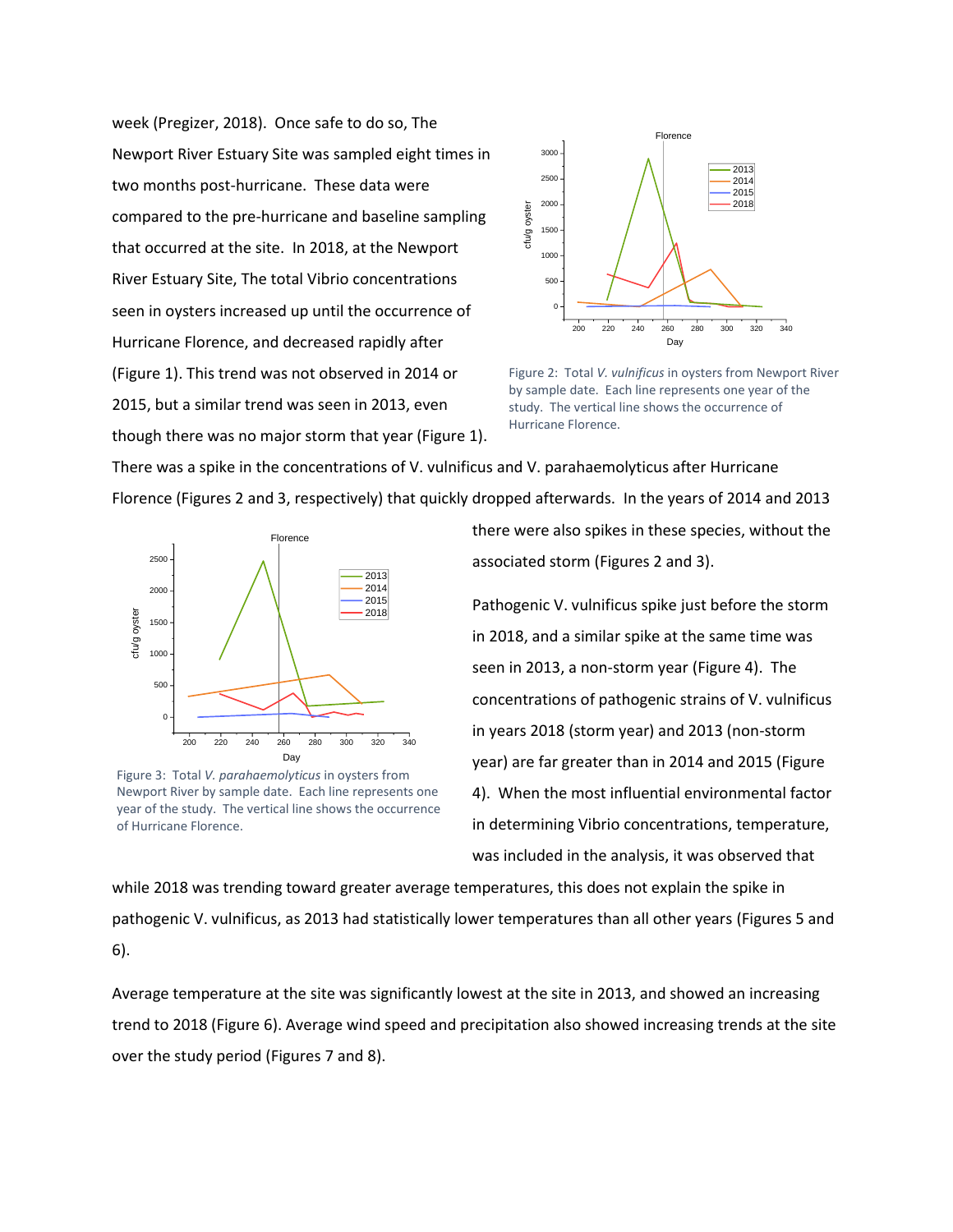*Study of pathogenic Vibrio in oysters, farmed vs. wild*.

 A secondary study that occurred simultaneously, since we were already collecting oysters for this study, was a comparison of the bacteria growing in farmed oysters vs. wild oysters. Commercially, NC oysters can be harvested in two ways; wildcaught or grown as part of aquaculture programs. Farmed oysters are often grown in floating cages, which mean that these oysters experience vastly different conditions than



Figure 4: Pathogenic strains of *V. vulnificus* in oysters in the Newport River. Data points are color coded by year and data are presented by date. Vertical line shows the occurrence of Hurricane Florence

wild oysters. Some of these differences in growth conditions include exposure, UV, temperature, agitation, water column height, handling, etc. The oysters collected with ISSC funding were also included in a multi-year farmed shellfish monitoring program, as well as a short-term, in-depth experiment. Farmed oysters were collected from seven locations in Carteret County, NC). Farms were located in the Newport River, Cedar Island Bay, Jarrett Bay, and Nelson Bay. That data was combined with additional locations with wild oysters which include Calico Creek, Harlowe Creek, Hoop Pole Creek, Newport River, South River, Turnagain Bay, Cedar Island Bay, and Jarrett Bay. . For the short-term experiment, both wild and farmed oysters were collected from Cedar Island Bay, Jarrett Bay, and



Figure 5: Pathogenic strains of *V. vulnificus* in oysters in the Newport River (large squares), and temperature (small squares). Data points are color coded by year and data are presented by date. Vertical line shows the occurrence of Hurricane Florence

Newport River. Long-term sampling of farmed oysters occurred from June 5, 2016 to October 20, 2017. Short-term oyster sampling occurred between late July 2018 and September 2018. For short-<br>  $E =$  term sampling, each site contained a wild term sampling, each site contained a wild location and a farm location, and they were within no more than 1000m  $_{10}$  distance and within 3 ppt salinity difference, except during a single extreme rainfall condition. The farm location and its corresponding wild location from each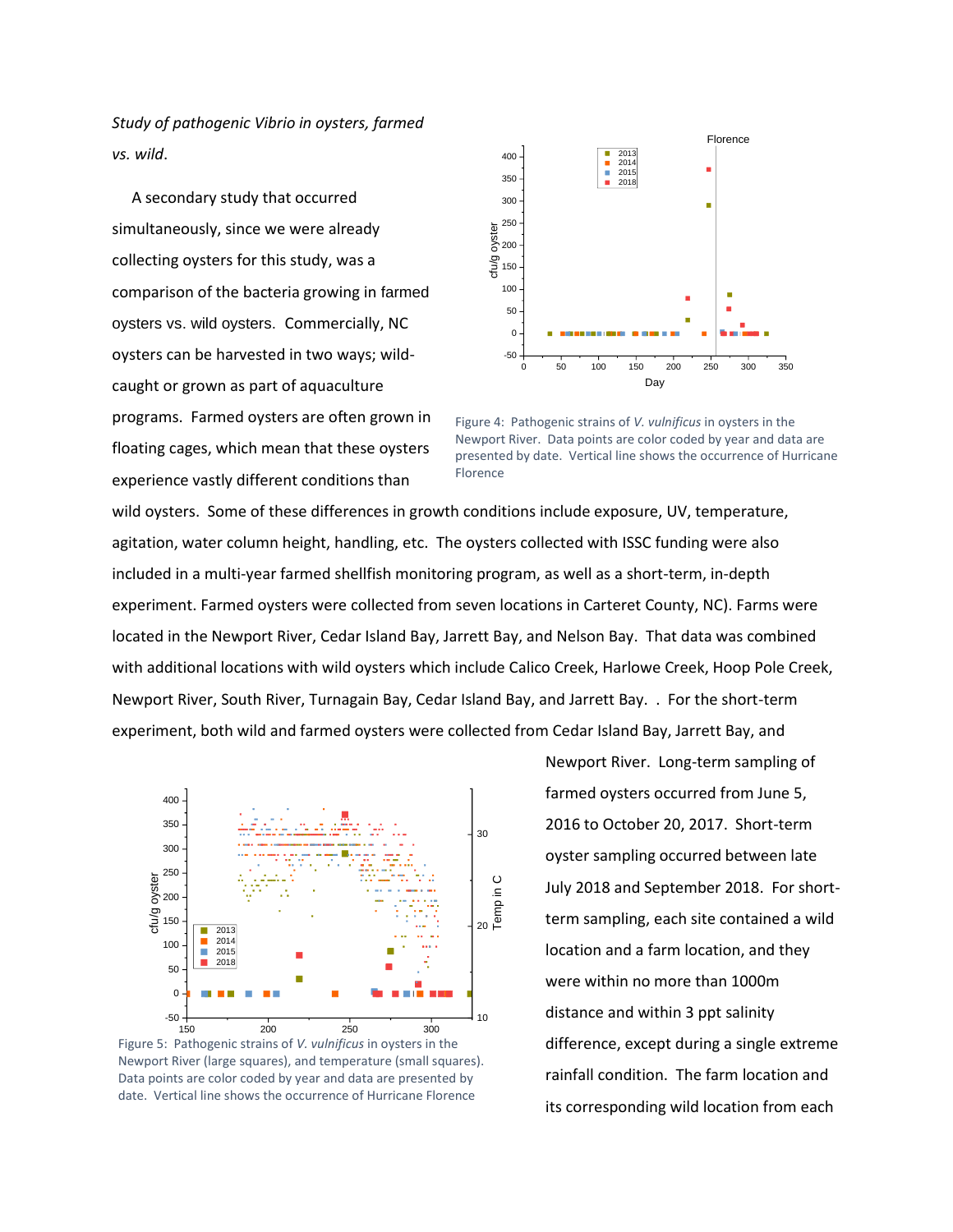

Figure 6: Average daily air temperature at Newport River wild oyster site by year. Asterisks indicate significantly different mean. Error bars are standard error of the mean.



oyster site by year. Error bars are standard error of the mean.



Figure 7: Average daily wind speed at Newport River wild oyster site by year. Error bars are standard error of the mean.

site were sampled on the same day at or within 3 hours of low tide, with oysters harvested typically within an hour of each other. Each site was sampled twice within the two-month period. For long-term sampling, 12 oysters were collected from each site, and divided into two bags of 6. For the short-term sample design, two sites were sampled comparing off-bottom farmed oysters and nearby wild oysters, while the third site was on-bottom farmed oysters and wild oysters, which served as a control. At each sampling day,

48 oysters were collected from the wild site and 48 oysters were collected from the farmed site. Each

site was sampled on two separate occasions.

*Long-term study of pathogenic Vibrio in oysters, farmed vs. wild*

The data of the long-term results were merged and averaged by week of collection. Farmed and wild data were compared as yearly means. Total *Vibrio* was found to be nearly identical in farmed and wild oysters (Figure 9). Total *V. parahaemolyticus* (Figure 10) was found to be significantly greater in farmed



Figure 9: Total *Vibrio* in farmed (light blue) and wild (dark blue) oysters. Samples are averaged by week of year. Error bars are standard error.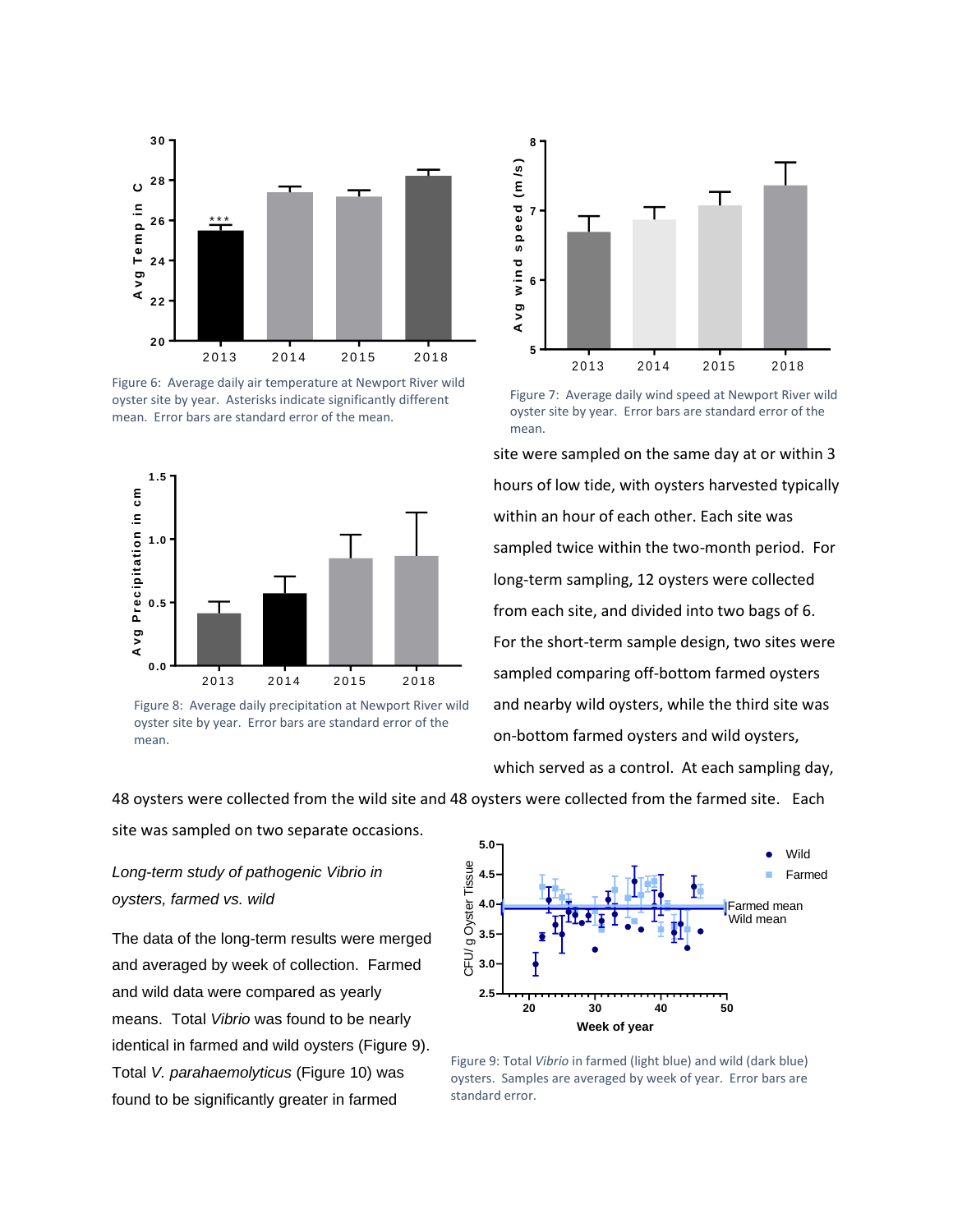

Figure 10: Total *V. parahaemolyticus* in farmed (light blue) and wild (dark blue) oysters. Samples are averaged by week of year. Error bars are standard error.

# *Short-term, in-depth comparison of surface vs. bottom oysters*

Total *Vibrio* concentrations did not vary statistically from site to site (Table 2A) nor from sampling date to sampling date (Table 2B). There was no difference in concentration of total *Vibrio* between suspended and on-bottom oysters, nor at the control site with both farmed and wild oysters being grown on bottom (Figure 13). There was also no difference in total *V. parahaemolyticus* in farmed or wild oysters at both

oysters than in wild oysters (p=0.0011). Pathogenic *V. parahaemolyticus* were found too infrequently to be compared in this study, but this finding is discussed in detail in a later section. Total *V. vulnificus* showed no significant difference between farmed and wild oysters in the long-term results (p=0.17, Figure 10). The percent and total pathogenic *V. vulnificus* were both significantly greater in farmed oysters than in wild (Figure 11, p=0.02 and Figure 12, p=0.004, respectively).



Figure 11: Concentration of pathogenic *V. vulnificus* in farmed (light blue) and wild (dark blue) oysters. Samples are averaged by week of year. Error bars are standard error.

the experimental (off vs on bottom) and control (both on bottom) sites (Figure 14). Analysis of pathogenic *V. parahaemolyticus* was not performed due to too few samples containing these bacteria. More information about this finding is discussed later.



Figure 12: Percent of pathogenic V. vulnificus in farmed (light blue) and wild (dark blue) oysters. Samples are averaged by week of year. Error bars are standard error



Figure 13. Comparison of total *Vibrio* in farmed and wild oysters. Error bars are standard error of the mean. There were no significant differences.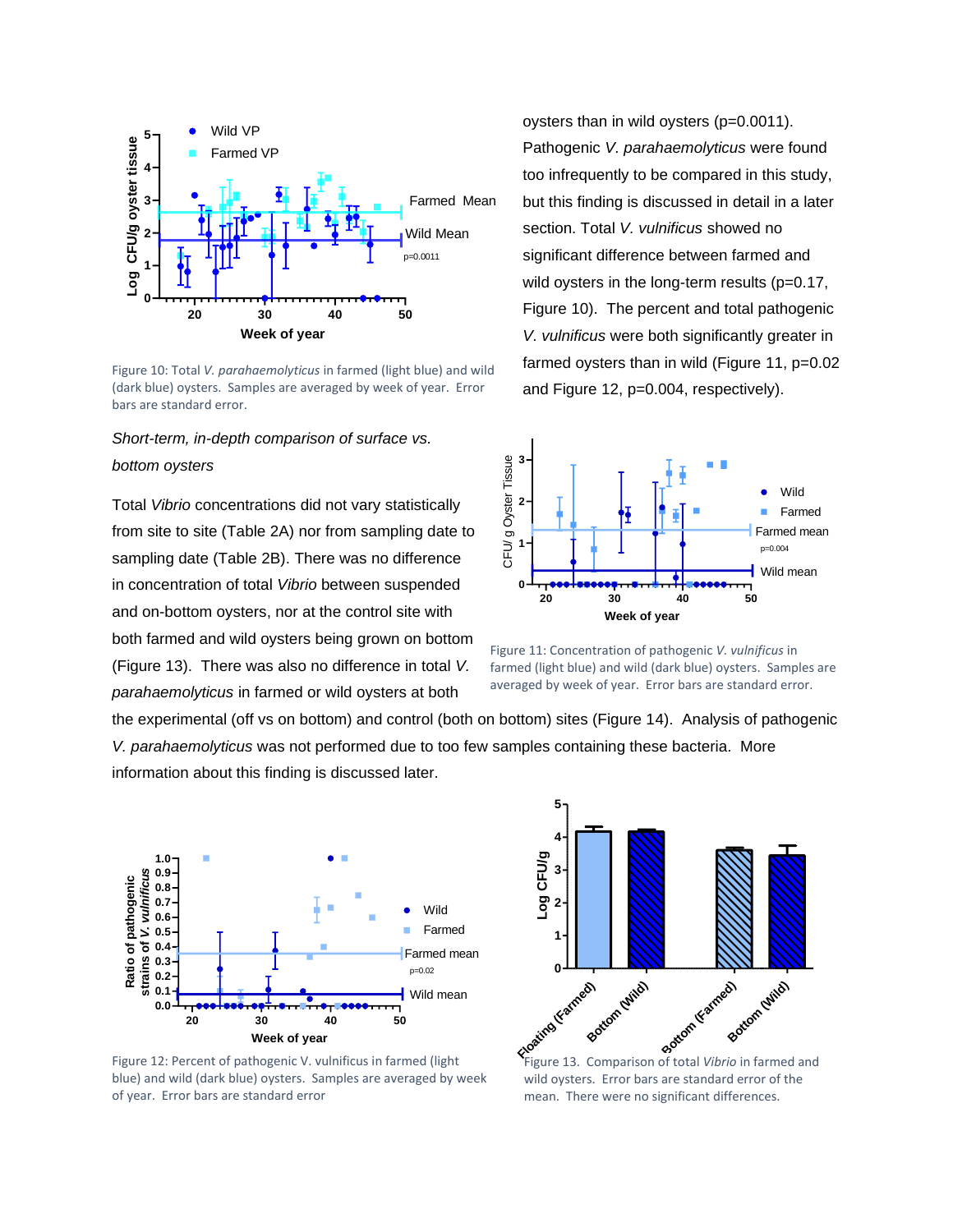

in farmed and wild oysters. Error bars are standard differences.

A significant difference was seen in total *V. vulnificus* concentrations, shown in Figure 15, with offbottom farmed oysters having fewer total *V. vulnificus*  than wild oysters (p=0.334). This difference was not mirrored in the control site with both farmed and wild oysters being grown on-bottom (p=0.8379). *V. vulnificus* was found in 87.5% of samples in this study, with 91.7% of bottom grown and 81.3% of off-bottom oyster samples containing the bacteria. Ten samples were devoid of confirmed *V. vulnificus*, four from onbottom oysters and six from suspended oysters. Half of the suspended oyster samples that were devoid of *V. vulnificus* came from sampling at JB-FS on 8/24/2018, meaning that three of the eight suspended oyster

samples from that date did not have any confirmed *V. vulnificus*. The corresponding on-bottom site (JB-WB) had confirmed *V. vulnificus* in ten out of ten oyster samples for that date. Oyster samples taken from waters with salinities lower than 20 ppt all had confirmed *V. vulnificus*. Of the 266 confirmed *V. vulnificus* (*vvhA*-positive) isolates throughout the entire study, 44 contained the virulence correlated gene, *vcgC*, constituting 16.5% of the sample population. When analyzed according to growing approach, i.e. by suspended and on-bottom oysters, however, 20.1% of on-bottom oysters were *vcgC*-positive and only 10.3% of suspended oysters were potentially pathogenic.

Similar to confirmed *V. vulnificus,* potentially pathogenic *V. vulnificus* and *percent* potentially pathogenic *V. vulnificus* were also lower in suspended farmed oysters than on-bottom wild oysters at the experimental sites (p=0.0366 (Figure 16) and 0.0342

(not



Figure 15. Comparison of total *V. vulnificus* in farmed and wild oysters. Error bars are standard error of the mean. Asterisk indicates significant difference in mean.



Figure 16. Comparison of pathogenic *V. vulnificus* in farmed and wild oysters. Error bars are standard error of the mean. Asterisk indicates significant difference in mean.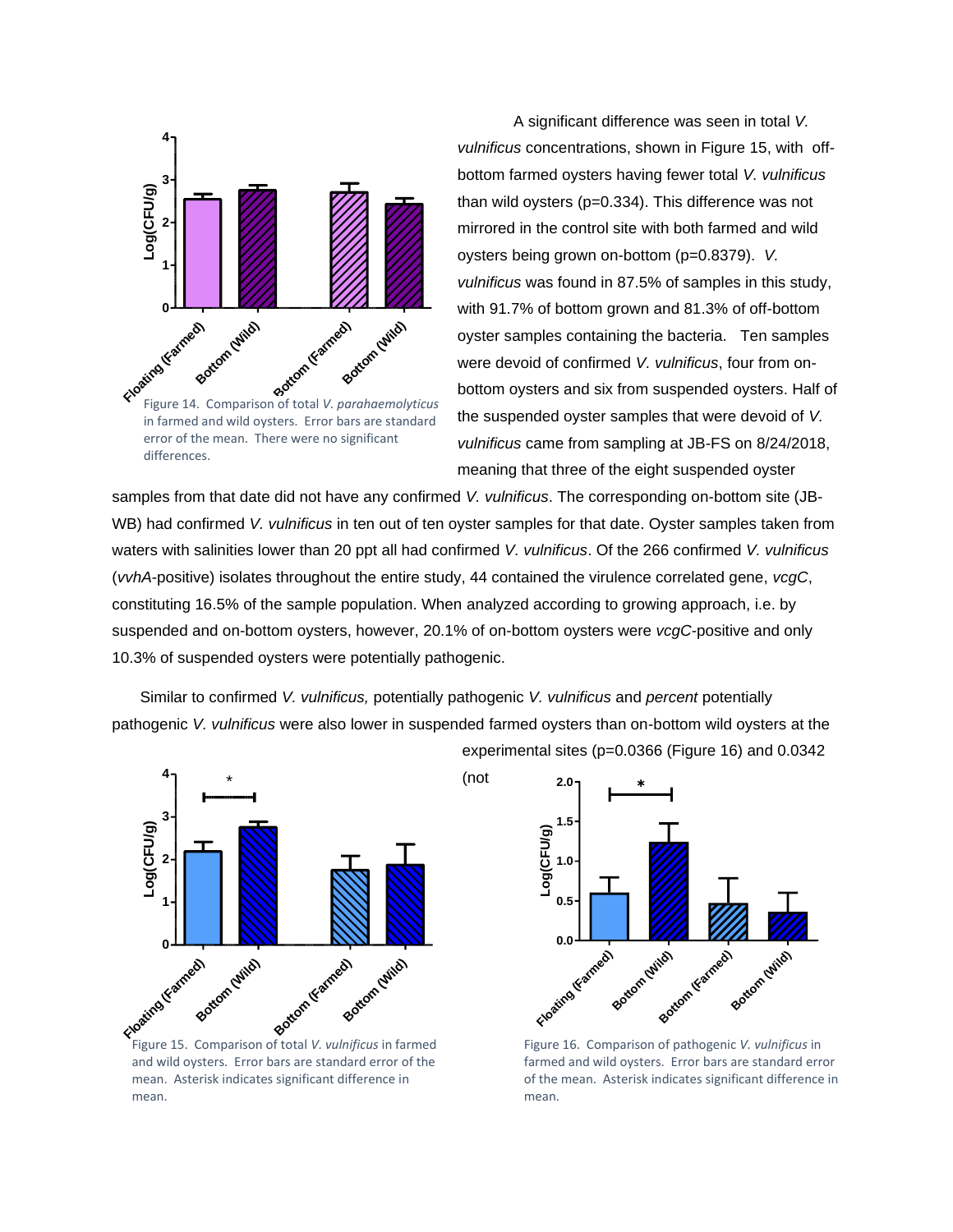| <b>Site</b>  | W/F | S/B          | Average total<br>Vibrio<br>log(CFU/gram) |           | Date of<br>Harvest | Site         | W/F | S/B           | Average total<br>Vibrio<br>log(CFU/gram) |
|--------------|-----|--------------|------------------------------------------|-----------|--------------------|--------------|-----|---------------|------------------------------------------|
| CIB-FS       | F   | S            | $4.3 \pm 1.1$                            |           | 7/22/2018          | CIB-FS       | F   | S.            | $3.9 \pm 1.2$                            |
|              |     |              |                                          |           |                    | CIB-WB       | W   | B             | $4.2 \pm 1.3$                            |
| CIB-WB       | W   | B            | $4.2 \pm 0.9$                            |           | 8/3/2018           | <b>JB-FS</b> | F   | S.            | $4.1 \pm 1.3$                            |
|              |     |              |                                          |           |                    | JB-WB        | W   | B             | $4.3 \pm 1.6$                            |
| <b>JB-FS</b> | F   | S            | $4.1 \pm 0.9$                            | 8/7/2018  | NR-FB              | F            | B   | $3.5 \pm 1.3$ |                                          |
|              |     |              |                                          |           |                    | NR-WB        | W   | B             | $3.1 \pm 1.1$                            |
| JB-WB        | W   | <sub>R</sub> | $4.2 \pm 1.1$                            |           | 8/13/2018          | CIB-FS       | F   | S.            | $4.6 \pm 1.6$                            |
|              |     |              |                                          |           |                    | CIB-WB       | W   | B             | $4.2 \pm 1.3$                            |
| NR-FB        | F   | B            | $3.5 \pm 1.3$                            | 8/24/2018 | <b>JB-FS</b>       | F            | S.  | $4.2 \pm 1.4$ |                                          |
|              |     |              |                                          |           | JB-WB              | W            | B   | $4.0 \pm 1.3$ |                                          |
| NR-WB        | W   | B            | $3.1 \pm 1.1$                            |           | 9/4/2018           | NR-FB        | F   | <sub>B</sub>  | $3.7 \pm 1.3$                            |
|              |     |              |                                          |           |                    | NR-WB        | W   | B             | $3.7 \pm 1.3$                            |

**Table 2. Log total** *Vibrio* **concentrations in farmed and wild oysters**. Total *Vibrio* concentrations were separated by site (A) and by date of harvest (B). Total *Vibrio* concentrations were obtained from culturebased analyses data. "F" indicates farmed oysters and "W" indicates wild oysters

shown), respectively). Again, this was not demonstrated at the control site (p=0.7832 (Figure 16) and 0.8924 (not shown), respectively). Potentially pathogenic *V. vulnificus* was found in 35.0% of the oyster samples in this study: 41.7% of on-bottom oysters contained *vcgC*-positive *V. vulnificus* and 25% of suspended oysters contained *vcgC*-positive *V. vulnificus*. Two samples contained 100% *vcgC*-positive *V. vulnificus*, both from the same sample site and day (NR-FB and NR-WB on 8/7/2018). Salinity was 23 ppt and daily air temperature was 28°C. aily air temperatures during this time period averaged at 27°C, with a range of 24°C-29°C. Throughout this study period, temperature and salinity exhibited very weak correlations with total *Vibrio* concentrations. Low salinities observed early in the study period (August 3, 2018) were due to heavy rainfall in July. In Carteret County, NC, rainfall total for the month of July was between 11.47 inches and 12.95 inches making it the wettest July on record (NOAA, NC Coastal Fed. 2018). July 24, 2018, alone, had 3.51 inches of rain. Heavy rainfall frequently results in shellfish harvest closures due to high concentrations of fecal indicator bacteria in harvest waters as a result of stormwater runoff (19). Shellfish harvesting closures were implemented sporadically between July 8-August 20 in and near the sampling area of this project due to rainfall (North Carolina Division of Marine Fisheries 2018). Although salinity did not correlate with total *Vibrio*, weak correlations were observed between total *Vibrio* and rainfall. Specifically, although total *Vibrio* in wild, on-bottom oysters correlated weakly with 24-hour rainfall (R<sup>2</sup>=0.329, n=64, (figure not shown)), total *Vibrio* in suspended oysters had weak, negative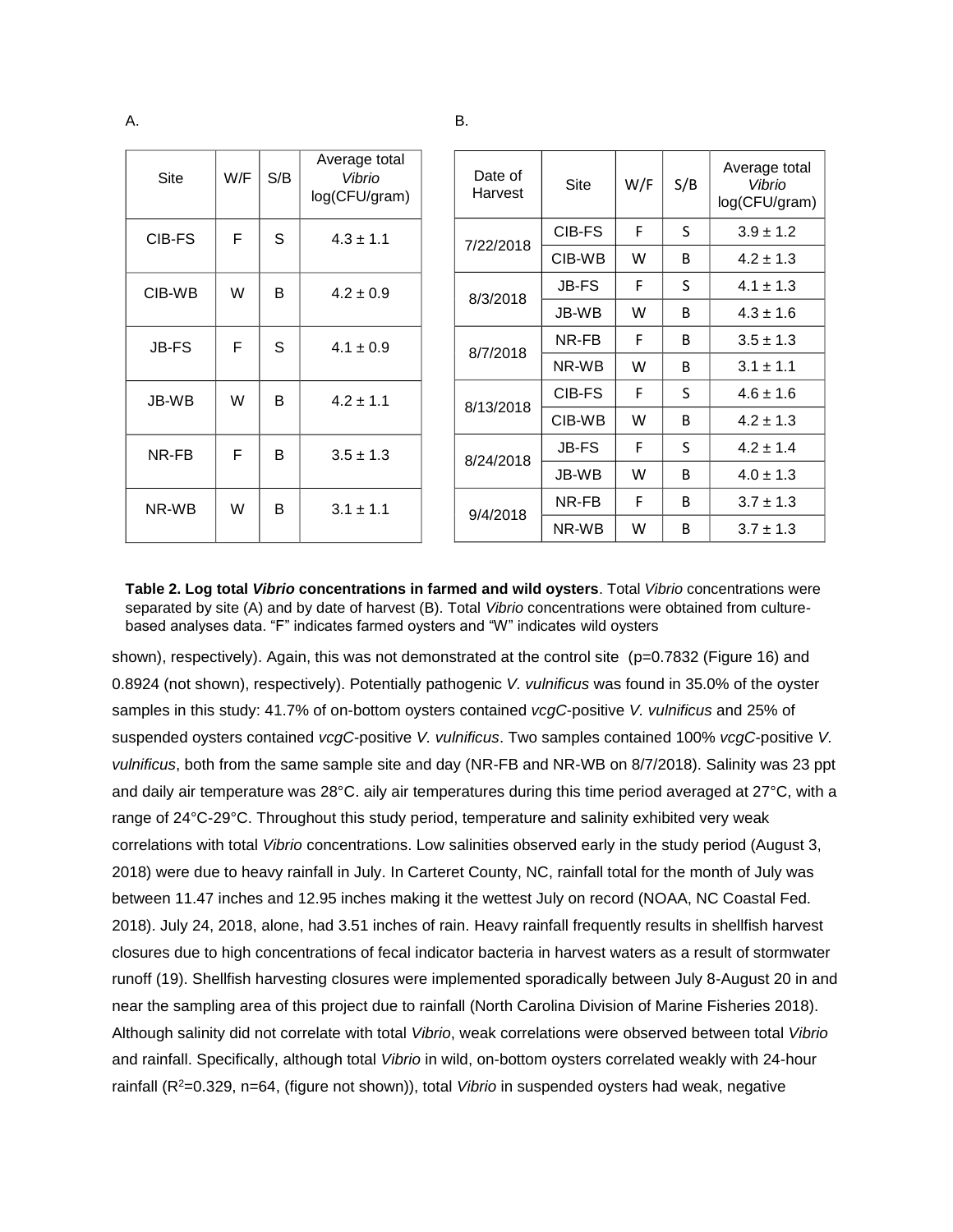correlations with three-day and seven-day rainfall ( $R^2$ =-0.618,  $R^2$ =-0.439, respectively, n=32). Prevailing wind direction across coastal NC is along the SW-NE trajectory. Additionally, the shallow estuaries in North-Eastern NC are largely freshwater and wind dominated (tidal influence is dampened by presence of barrier islands) (20). During the study period, winds came predominantly from SW/SSW. Average wind speed was 9.7 mph. On each day that the wind direction was not SW/SSW, the wind speed was below average, except for a WSW wind on August 9 that was just above the average (10.0 mph). The maximum wind speed was 18.2 mph coming from the SW. Daily wind speeds negatively correlated with total *Vibrio* concentrations in surface oysters ( $R^2$  = -0.617, n=32 (figure not shown)). There was no correlation between wind and total *Vibrio* in on-bottom oysters.

All isolates of confirmed *V. parahaemolyticus* collected from this and other studies in eastern North Carolina were tested molecularly to determine if they were potentially pathogenic. A total of 3036 oysters were examined for pathogenic *V. parahaemolyticus* from 2013 to 2018. This included samples from 5 wild sites, 6 farmed sites, and an additional 3 farm/wild combination sites. Only four samples yielded pathogenic *V. parahaemolyticus* (Figure 17).

#### **Discussion**

Oysters from a variety of farmed and wild sites were collected over two years and analyzed for human pathogenic *Vibrio* species, including *V. parahaemolyticus* and *V. vulnificus.* Initially, only a passive monitoring program was in place, in which samples were regularly collected throughout the year to determine the concentrations of these pathogens, and of the total *Vibrio* in oysters. Initially the data showed that only *V. parahaemolyticus* concentrations were significantly different between farmed and wild oysters. Interestingly, while the total *V. parahaemolyticus* were elevated in farmed oysters,



Figure 17: *Vibrio parahaemolyticus* concentrations (black circles) in oysters. Data was obtained from this and previous studies. Red circles indicate samples that were confirmed to contain pathogenic strains of *V. parahaemolyticus*.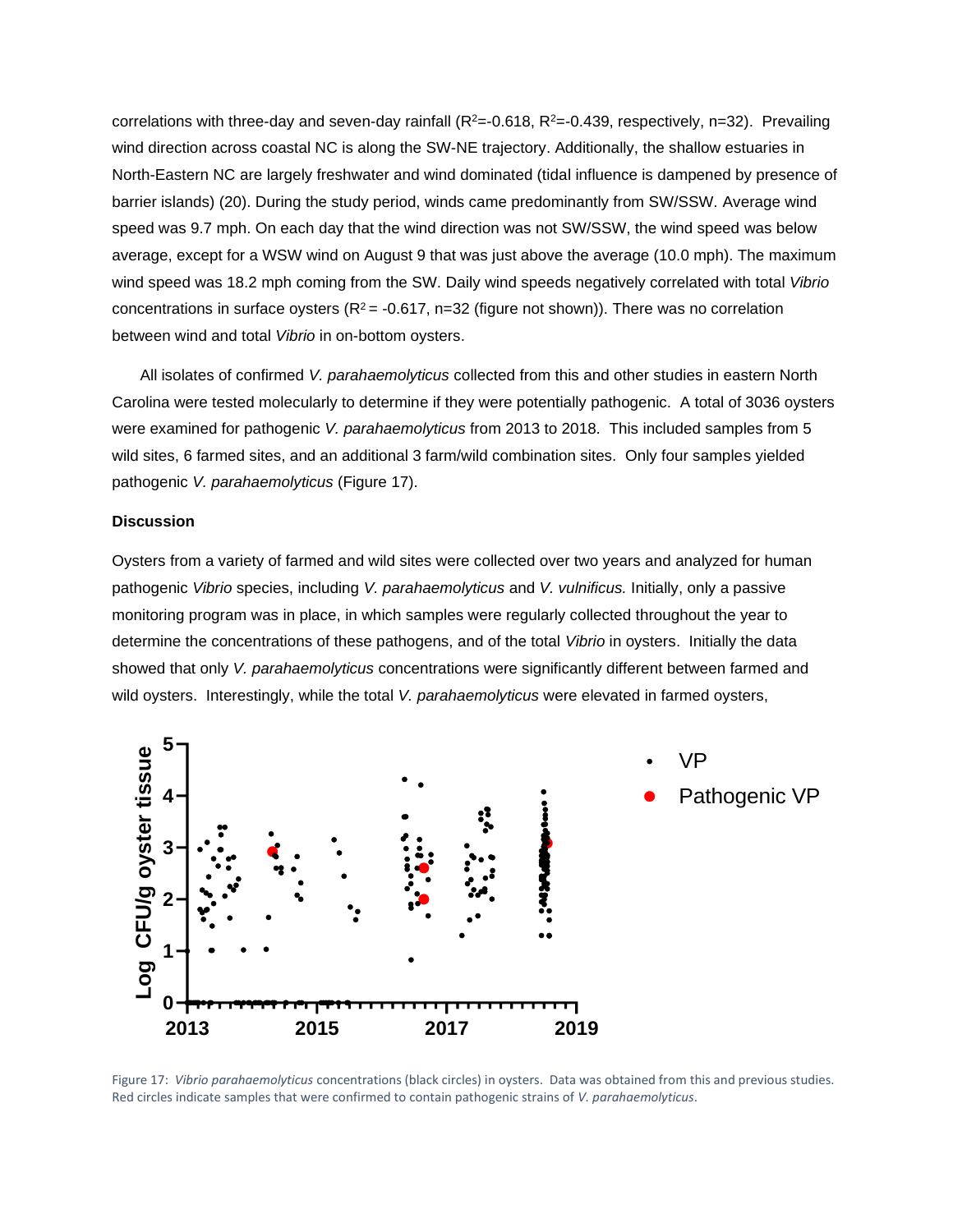pathogenic strains were exceedingly rare in both groups. The average number of *Vibrio* spp. and *V. vulnificus* were nearly identical in farmed and wild oysters. The observation that total *Vibrio* remained the same but *V. parahaemolyticus* was elevated in farmed oysters suggests that farming practices could have species specific effects. Even more striking, was that even though the number of *V. vulnificus* was not different between farmed and wild oysters, the number of pathogenic *V. vulnificus* was significantly different. Again, indicated that farming has targeted effects not only at the species level but at the strain level as well. Because this finding could have strong implications for the aquaculture industry, a second, highly-focused and statistically rigorous experiment was executed to further examine this phenomenon.

 This second experiment controlled for confounding factors in the first experiment, including distal collection sites and uneven sampling dates and times between wild and farmed oysters. In this second experiment, three sites were chosen in which wild oysters were found in close proximity to farmed oysters. Additionally, the oysters were harvested together, within a short time frame. The proximity and simultaneous collection ensured that most environmental effects were controlled for. Additionally, a robust sampling scheme was performed, with each site being sampled twice, and 48 oysters being collected at each sampling date, from both the farmed and wild paired locations. The third site, which served as a control, contained farmed oysters that were grown on bottom, while at the other two sites oysters were grown in floating cages, off-bottom. This design allowed us to control for aquaculture methodology.

 The intense short-term experiment had results that differed from the longer experiment that included greater seasonality. In this second short-term experiment, once again there was no observable difference in the number of total *Vibrio* in farmed or wild oysters, regardless of aquaculture practice. This appears to indicate that *Vibrio* will fill an oyster to maximum capacity, either by uptake or by replication. Yet, in this study it was wild oysters that contained significantly more *V. vulnificus* including pathogenic forms. This reinforced the finding that oysters growing on the surface vs. on-bottom can contain differing concentrations of specific *Vibrio* species, even when the total number of *Vibrio* is nearly identical. The distinction between farmed and off-bottom oysters is important, as the control site with farmed oysters grown on-bottom showed no differences with wild oysters. Thus, it is less likely that the handling and other aquaculture procedures that occur with farming are influencing the concentration of pathogenic *Vibrio,* but rather the use of floating cages that is the important factor. The differences between the long and short-term studies could possibly be explained by a few factors. The first is that the short-term experiment was performed at a time when temperatures remained fairly constant, thus having little effect on the number of *Vibrio.* The second, as mentioned previously, is that the short-term experiment controlled for several environmental factors by harvesting the wild and farmed oysters from nearby sites and at the same time. These confounding results could be clarified by a longer-term farm/wild hybrid experiment, specifically testing floating cages. Oysters placed in floating cages and in on-bottom cages could be tested simultaneously.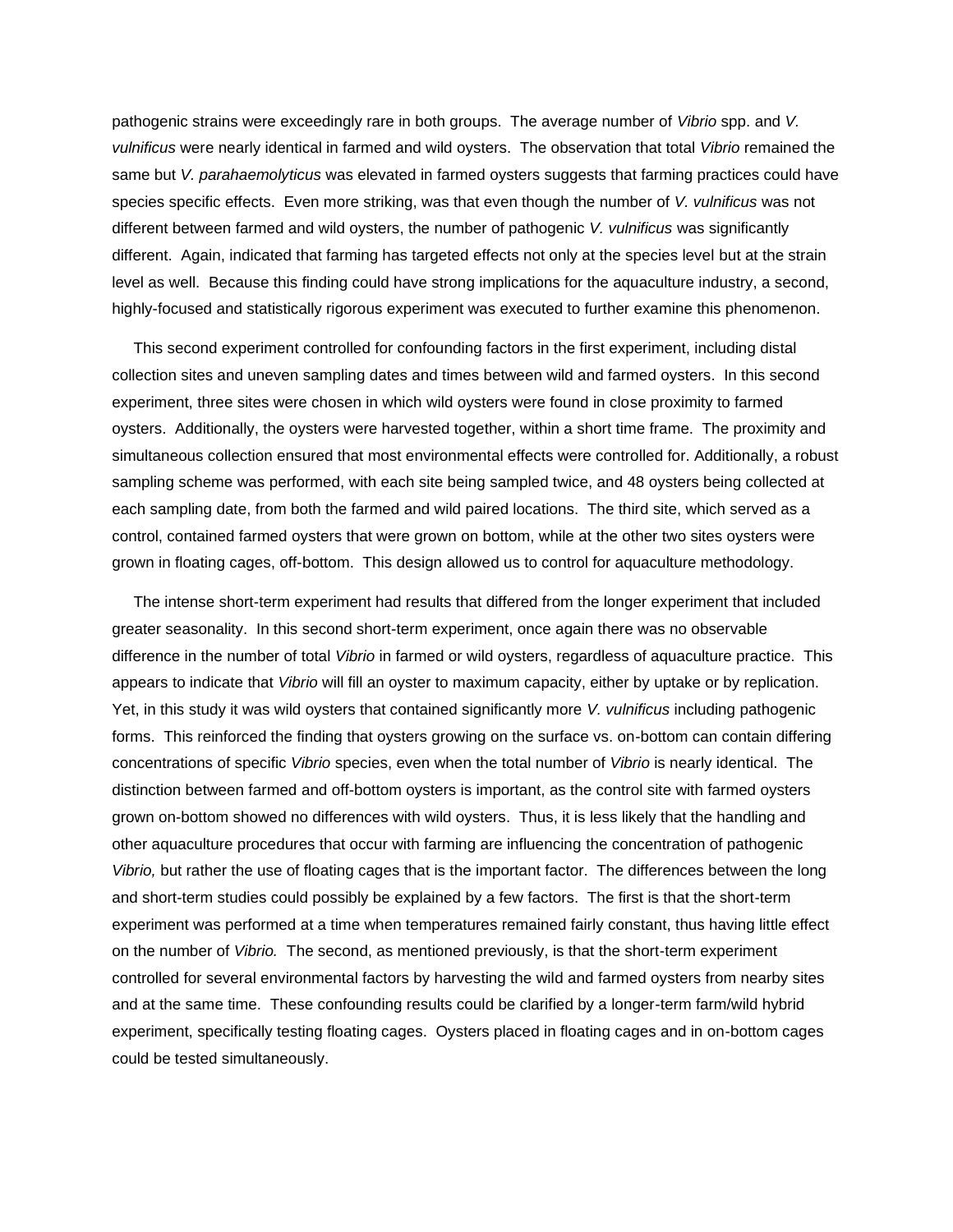In September of 2018 Hurricane Florence made landfall in Eastern North Carolina and brought twometer-high storm surges and 34 inches of rain to the area in less than a week (Pregizer, 2018). Continued testing of the wild oyster site in the Newport River after the passing of Hurricane Florence permitted the observation of pathogenic *Vibrio* before and after a major storm. While there was some interesting changes in the concentrations of *Vibrio,* by comparing the oysters from before and after the storm to non-storm years, it was concluded that the storm did not significant affect the pathogenic *Vibrio*  concentrations.

 Analysis of pathogenic *V. parahaemolyticus* in oysters was confounded by the fact that very few pathogenic strains were detected, during this study and in previous studies. But this is itself an interesting finding. It appears that the waters of Carteret County contain very few pathogenic *V. parahaemolyticus* strains, despite the concentrations of total *V. parahaemolyticus* being quite high. With concentrations reaching as much as 5x10<sup>4</sup> per gram of oyster tissue. The rarity of these pathogenic strains has been observed as far back as 2013. With 3036 oysters being tested and only four samples containing detectable pathogens. This finding is potentially good news for the oyster industry in NC, as fewer of these bacteria in oysters could mean fewer infections from NC oysters.

## **Broader Impacts**

Funding from ISSC was used in projects that resulted in the training of an undergraduate, a postbaccalaureate, and a Masters student. Results of the ISSC study were presented by the undergraduate as part of the Institute for the Environment Morehead City Field Site Semester. The undergraduate has entered in a science career, and the post-baccalaureate has entered into graduate school at the University of Maine, with a project focused on oysters and oyster aquaculture.

Data generated from the ISSC funded work was presented at the meeting *Aquaculture 2019*, in New Orleans, referenced below

A comparison of human pathogenic *Vibrio* in farmed and wild oysters (*Crassostrea Virginica*); Invited presentation to **Aquaculture 2019**, New Orleans, LA (2019)

Data generated as a result of ISSC funding was used in two publications, which are referenced below.

Brett Froelich and Dayle Daines; In hot water: effects of climate change on *Vibrio*-human interactions; **Environmental Microbiology**; March 2020; **<https://doi.org/10.1111/1462-2920.14967>**

R Canty, D Blackwood, R Noble and B Froelich; A comparison between farmed oysters using floating cages and oysters grown on-bottom reveals more potentially human pathogenic *Vibrio* in the on-bottom oysters; **Environmental Microbiology**; February 2020; **<https://doi.org/10.1111/1462-2920.14948>**

# **References**

1. Center for Food Safety and Applied Nutrition. 2005. Quantitative Risk Assesment on the Public Health Impact of Pathogenic *Vibrio parahaemolyticus* in Raw Oysters. Food and Drug Administration.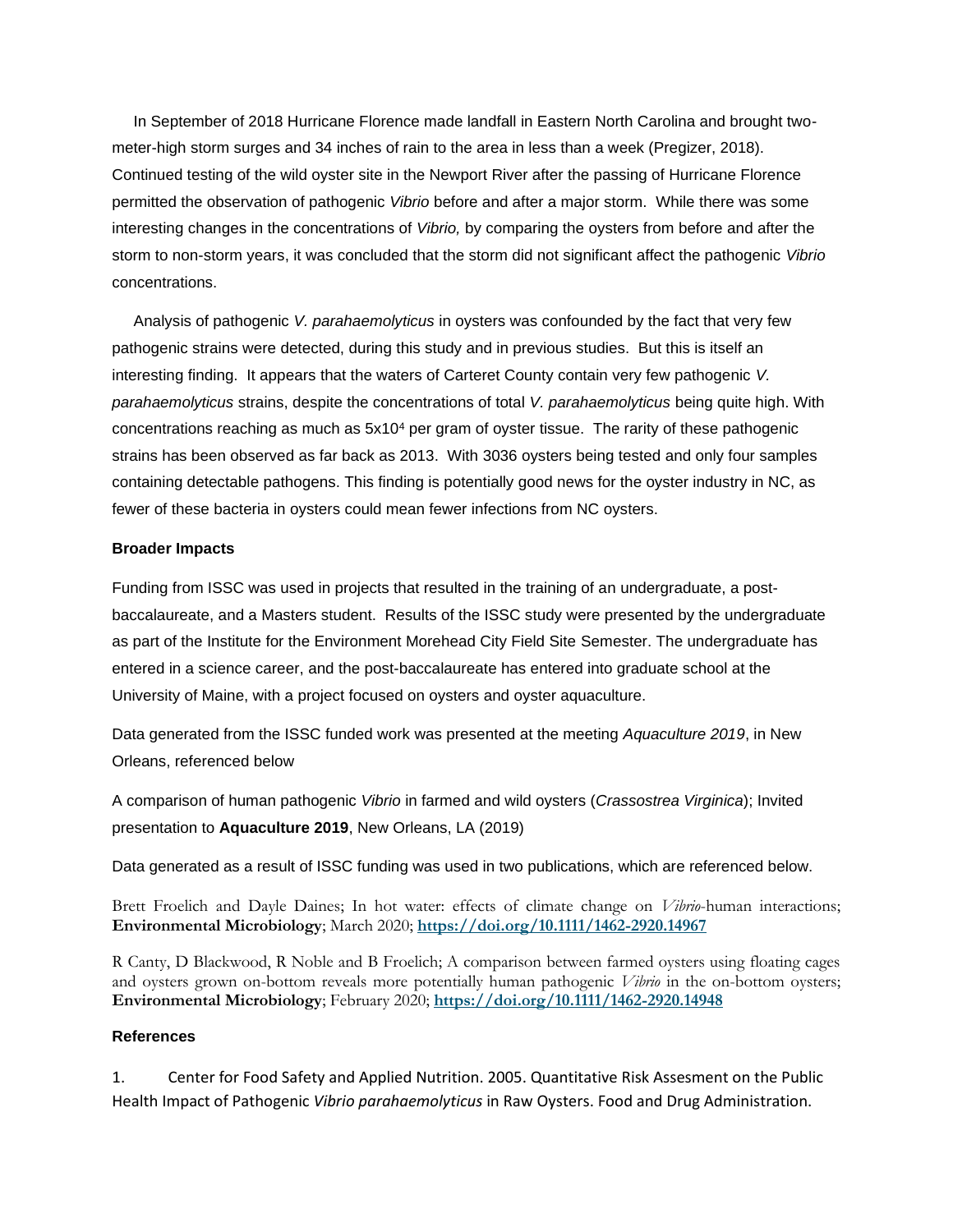2. Jones MK, Oliver JD. 2009. *Vibrio vulnificus*: Disease and pathogenesis. Infect Immun 77:1723– 1733.

3. P. S. Mead, L. Slusker, V. Dietz, L. F. McCaig, J. S. Bresee, C. Shapiro, P. M. Griffin, R. B. V. Tauxe. 1999. Food-related illness and death in the United States. Emerg Infect Dis 5:607–625.

4. Yeung PSM, Boor KJ. 2004. Epidemiology, Pathogenesis, and Prevention of Foodborne Vibrio parahaemolyticus Infections. Foodborne Pathog Dis 1:74–88.

5. Scallan E, Hoekstra RM, Angulo FJ, Tauxe RV, Widdowson M-A, Roy SL, Jones JL, Griffin PM. 2011. Foodborne Illness Acquired in the United States—Major Pathogens. Emerg Infect Dis 17:7–15.

6. Centers for Disease Control and Prevention. 2007. Summary of human *Vibrio* cases reported to CDC. Cholera IVibrio IIllness Surveill Syst.

7. Baker-Austin C, Trinanes J, Gonzalez-Escalona N, Martinez-Urtaza J. 2017. Non-Cholera Vibrios: The Microbial Barometer of Climate Change. Trends Microbiol 25:76–84.

8. Froelich BA, Ayrapetyan M, Fowler P, Oliver JD, Noble RT. 2015. Development of a Matrix Tool for the Prediction of Vibrio Species in Oysters Harvested from North Carolina. Appl Environ Microbiol 81:1111–1119.

9. Baker-Austin C, Gore A, Oliver JD, Rangdale R, McAuthur JV, Lees DN. 2010. Rapid *in situ*  detection of virulent *Vibrio vulnificus* strains in raw oyster matrices using real-time PCR. Env Microbiol Rep 2:76–80.

10. Bier N, Diescher S, Strauch E. 2015. Multiplex PCR for detection of virulence markers of Vibrio vulnificus. Lett Appl Microbiol 60:414–420.

11. Panicker G, Myers ML, Bej AK. 2004. Rapid Detection of Vibrio vulnificus in Shellfish and Gulf of Mexico Water by Real-Time PCR. Appl Environ Microbiol 70:498–507.

12. Baker-Austin C, Lemm E, Hartnell R, Lowther J, Onley R, Amaro C, Oliver JD, Lees D. 2012. pilF polymorphism-based real-time PCR to distinguish *Vibrio vulnificus* strains of human health relevance. Food Microbiol 30:17–23.

13. Warner EB, Oliver JD. 2008. Multiplex PCR assay for detection and simultaneous differentiation of genotypes of *Vibrio vulnificus* biotype 1. Foodborne Pathog Dis 5:691–693.

14. Kim H-J, Cho J-C. 2015. Genotypic Diversity and Population Structure of Vibrio vulnificus Strains Isolated in Taiwan and Korea as Determined by Multilocus Sequence Typing. PLOS ONE 10:e0142657.

15. Bej AK, Patterson DP, Brasher CW, Vickery MCL, Jones DD, Kaysner CA. 1999. Detection of total and hemolysin-producing Vibrio parahaemolyticus in shellfish using multiplex PCR amplification of tl, tdh and trh. J Microbiol Methods 36:215–225.